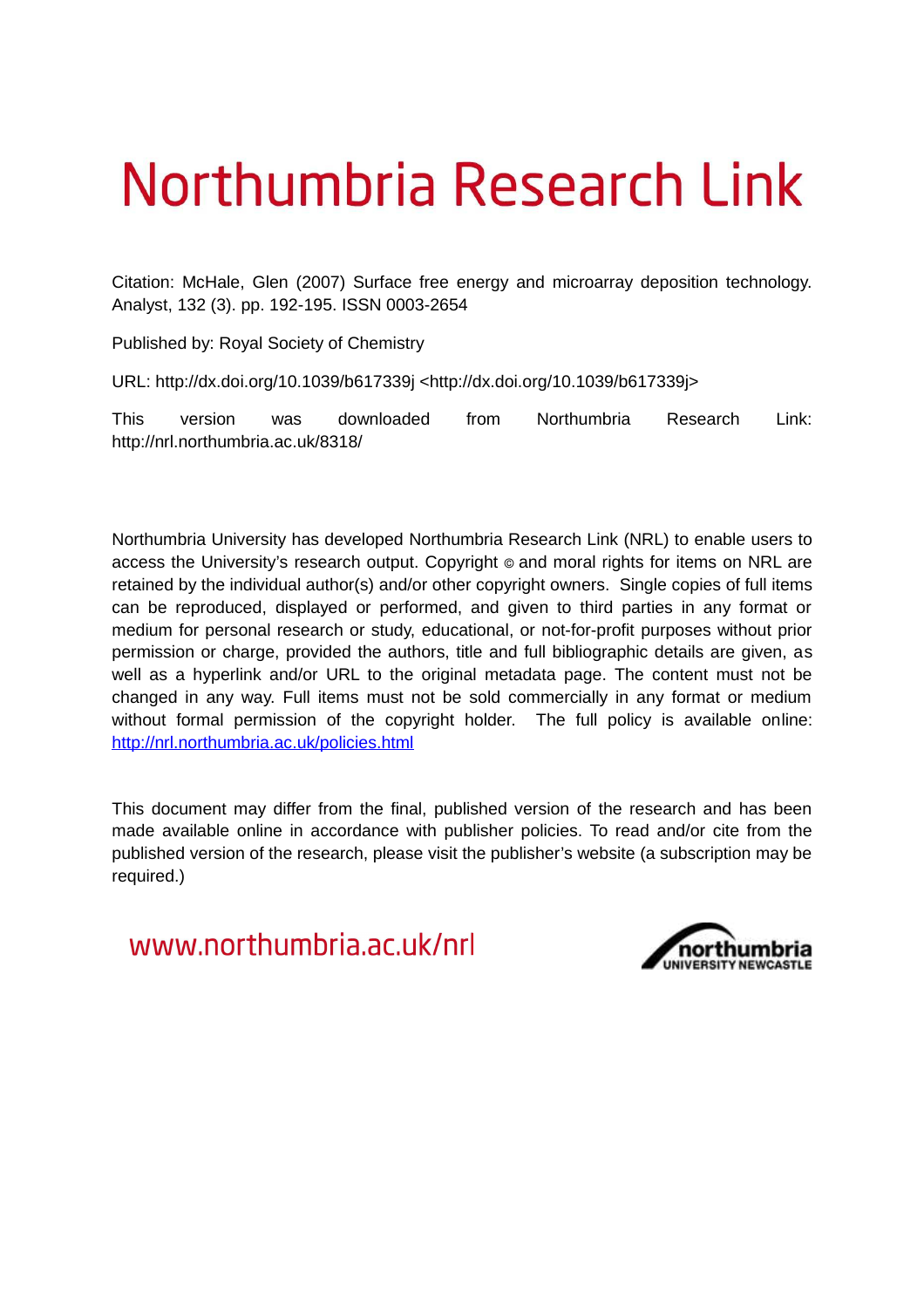# **Surface free energy and microarray deposition technology**

# **Glen McHale\****<sup>a</sup>*

*Received 27th November 2006, Accepted 6th February 2007*  Postprint version of: *Analyst*, 2007, **132**, 192 - 195 <sup>5</sup>**DOI: 10.1039/b617339j** 

Microarray techniques use a combinatorial approach to assess complex biochemical interactions. The fundamental goal is simultaneous large scale experimentation analogous to the automation achieved in the semiconductor industry. However, microarray deposition inherently involves liquids contacting solid substrates. Liquid droplet shapes are determined by surface and interfacial <sup>10</sup>tension forces, and flows during drying. This article looks at how surface free energy and wetting

considerations may influence the accuracy and reliability of spotted microarray experiments.

# **Introduction**

The microarray concept seeks to provide high-throughput analysis of, e.g., DNA sequences. The concept is not limited

- <sup>15</sup>to DNA, but can be used for a wide range of other biochemical interactions. Effectively, microarrays are libraries of biological or chemical entities immobilised in a grid/array on a solid surface. The entities are referred to as probes and these probes interact with targets (a gene, mRNA, cDNA,
- <sup>20</sup>protein, etc). The extent of interaction is assessed using fluorescent labels, colorimetric/chromogenic labels, radioisotope labels or label-free methods (e.g. scanning Kelvin microscopy, scanning tunnelling microscopy, electrochemical detection).<sup>1</sup> A common array interrogation
- <sup>25</sup>method is to use fluorescent confocal microscopy to obtain an integrated intensity signal for each spot on the substrate. Changes in signal intensity across the array provide information about hybridisation. Three common methods of producing microarrays are robotic spotting, lithography and
- <sup>30</sup>bead-based assembly. In this article, we focus on the first of these. We explain why we believe there is a need to understand wetting, we identify some of the wetting issues for such microarrays and outline simple principles that can be used to understand accuracy and reproducibility.

# <sup>35</sup>**The need to understand wetting**

Wetting describes how a liquid interacts with a solid through the change of interfacial areas to minimise the overall surface free energy of a system. To provide an overview of its significance consider the spotted fluorescent microarray in

- <sup>40</sup>fig. 1. It is evident that spots may show as donuts (hollow ring shapes), that they can be irregular in size, distorted in shape and may have particle/dust contamination and bubbles. All of these are effects due to wetting and surface free energy. Donuts are ring stains produced by the drying of a droplet
- <sup>45</sup>having a pinned solid-liquid interface. Irregular shapes and sizes are related to the breaking of liquid bridges between a solid (spotting pin) and a substrate, and to the impact on droplet spreading of the state of the substrate surface (e.g. roughness or chemical heterogeneity).

<sup>a</sup> School of Biomedical & Natural Sciences, Nottingham Trent University, *Clifton Lane,Nottingham, UK. Fax: +44 (0)115 8486636; Tel: +44 (0)115 8483365; E-mail: glen.mchale@ntu.ac.uk*



**Fig. 1 Spotted microarray showing distortions in spots. Reprinted from ref. [2], Copyright 2003, with permission of Elsevier.**

<sup>50</sup>A spotted microarray begins with the production of probes (e.g. cDNA via parallel PCR, Oligo probes via oligionucleotide synthesis) and the preparation of a substrate (e.g. a glass slide).<sup>3</sup> A spotting robot creates an array  $(50-500)$ µm diameter spots) which is then fixed. The robot dips pins <sup>55</sup>into wells, deposits droplets onto the substrate and washes the pins. Alternatively, inkjet synthesis can be used with nozzles firing A, C, G, T nucleotides. The array is used with targets created by extracting RNA from tissue, converting the mRNA to cDNA, fluroescently labeled with Cy3 and Cy5. <sup>60</sup>Hydridisation is followed by a wash step and by image acquisition. This process is shown schematically in fig. 2.

 Spot shape, spot size and concentration are critical parameters in the spotting process. The deposition technologies include pins or needles, pin and ring, and inkjet <sup>65</sup>printing. Quality issues include print quality, substrate chemistry and hydrophobicity, spotting buffer viscosity, pH, evaporation and probe concentration. Wetting is clearly important in determining the quality of a microarray and yet from around 22000 journal articles with the keyword <sup>70</sup>"microarrays", only 4 are listed when combining this with the keyword "wetting", a further 16 using "contact angle" and none with "surface free energy".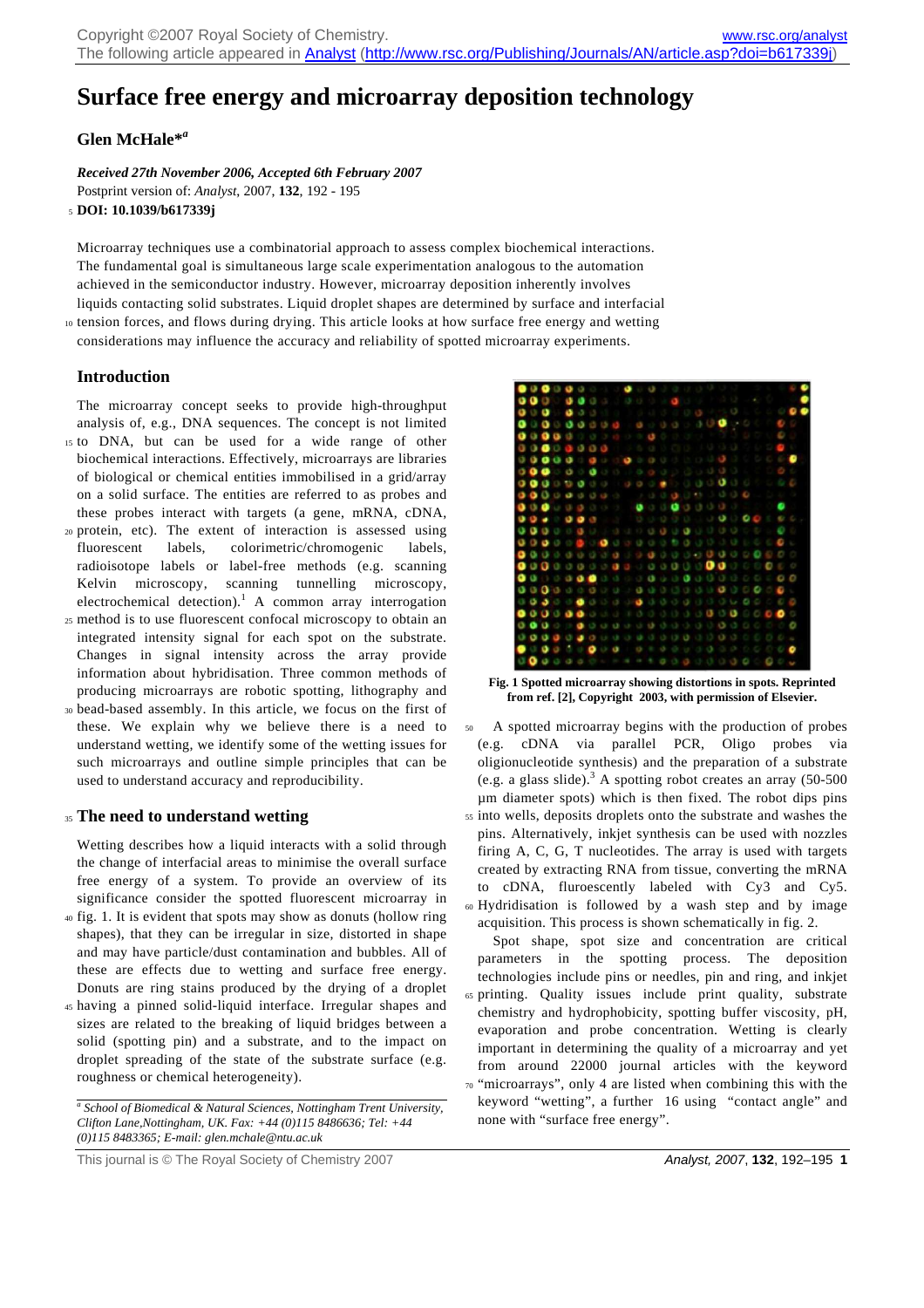

**Fig. 2 Spotted DNA microarray formation (after ref [3])** 

# **Principles of wetting**

- In microarrays, size matters. A liquid surface tries to <sup>75</sup>minimize its surface area. For a free droplet, the minimum surface area shapes it into a sphere, but when a droplet is on a substrate this is no longer the case. Minimizing the surface free energy then involves the solid-liquid and solid-vapor interfacial areas and not just the liquid-vapor interface. Thus,
- <sup>80</sup>when a droplet is on, e.g., a wire of a fence, it extends along the wire. Since the force due to surface tension,  $\gamma_{LV}$ , scales with length and that from gravity scales with length cubed (volume), small droplet size means surface tension wins over gravity and becomes the dominant force. For water, small  $\mu$  means less than 10% of the capillary length ( $\kappa_{water}^{-1}$ =2.73 mm)
- and so droplets deposited in a microarray are shaped and structured by interfacial free energies.

 A droplet deposited onto a flat substrate may spread into a film or stop spreading and remain as a droplet. The surface <sup>90</sup>free energy per unit area for contact between a smooth and flat solid and a vapor is *γ*<sub>SV</sub>. If we intercalate a thin layer of liquid between the solid and the vapor we now have two interfaces and the energy becomes ( $\gamma_{SL} + \gamma_{LV}$ ). A film will form when the difference *S*=( $\gamma_{SI} + \gamma_{LV}$ )-  $\gamma_{SV}$  (the spreading power) is

<sup>95</sup>positive, unless the liquid is on a curved surface (e.g. capillaries, fibers) or a patterned surface (chemically or topographically). In theory, if *S*<0, a small droplet stops spreading and remains as a spherical cap shape with a contact angle,  $\theta_e$ , to the solid described by Young's law:  $100 \cos \theta_e = (\gamma_{SV} + \gamma_{SL})/\gamma_{LV}$ , which summarizes the chemistry. In practice, contact angle hysteresis means no motion of the contact perimeter occurs until some advancing contact angle

is exceeded. The driving force for motion of the contact line is

<sup>105</sup>**Spot size estimates and uncertainties** 

 $\gamma_{LV}(\cos\theta_e - \cos\theta)$ .

A deposited spot will have a contact radius, *ro*, determined by the intial droplet volume, *Vo*, and the contact angle, θ*<sup>e</sup>* . For small droplets,  $r_o = (4/\beta)^{1/3} R_o \sin \theta_e$  where  $R_o$  is the radius of a hypothetical sphere containing the initial volume of liquid and <sup>110</sup>  $\beta = (1-\cos\theta_e)^2(2+\cos\theta_e)$ . The upper row in table 1 summarises the effect of a 10% uncertainty in  $R_0$  on spot area,  $A_{SI}$ , for water-on-glass using  $\theta_e = 8^\circ$  to 37°. The lower row summarises **Table 1** Spot size variations due to volume and contact angle variations

| $R_o/\mu m$ | $V_o$ /pL    | $\theta_{\!\scriptscriptstyle e}^{\scriptscriptstyle 0}$ | $r_o/\mu m$  | $A_{SI}/mm^2$     |
|-------------|--------------|----------------------------------------------------------|--------------|-------------------|
| 30±3        | $113 \pm 35$ | 8                                                        | $101 \pm 10$ | $0.032 \pm 0.007$ |
|             |              | 15                                                       | $82\pm8$     | $0.021 \pm 0.004$ |
|             |              | 27                                                       | $67 + 7$     | $0.014\pm0.003$   |
|             |              | 37                                                       | 59±6         | $0.011 \pm 0.002$ |
| 30          | 113          | 35                                                       | 60.5         | 0.0115            |
|             |              | 40                                                       | 57.4         | 0.0104            |

the possible variability in the spot area due to uncertainty in the contact angle for water on an aminopropylsilane coated <sup>115</sup>glass slide supplied for microarray usage with a stated value  $\theta_e$  = 40<sup>o</sup> $\pm$ 5<sup>o</sup>. In the first case, spot area increases by 50% from 0.021 mm<sup>2</sup> to 0.032 mm<sup>2</sup> as the contact angle increases from 8<sup>o</sup> to 15<sup>o</sup>. In the second case, the manufacturer's stated contact angle tolerance of  $\pm 5^{\circ}$ , translates to  $\pm 5\%$  uncertainty in spot 120 radius and  $\pm 10\%$  in spot area. The general rule is that for  $\theta_e$ <60<sup>o</sup>,  $r_o \approx 6.736 R_o/\theta_e^{1/3}$  ( $\theta_e$  in degrees) and errors translate as: i) % error in  $r_o$  = % error in  $R_o$ , ii) % error in  $r_o$  =  $1/3$ <sup>rd</sup> the % error in  $\theta_e$ , and iii) % error in spot area= twice the % error in *ro*.

125 Substrate surface heterogeneity will result in non-circular spots. If the heterogeneity is chemical, the contact angle is given by the Cassie-Baxter formula:  $\cos\theta_{\text{CB}}=f_1\cos\theta_1+f_2\cos\theta_2$ , where  $f_i$  and  $\theta_i$  are the surface area fraction and contact angle of a patch of the surface of type  $i^4$ . For example, an 130 aminopropylsilane coated glass slide  $(\theta_1=40^\circ)$  with patches  $f_2=10\%$ , 25% and 50% of clean hydrophilic glass  $(\theta_2=0^\circ)$  will give  $37.9^{\circ}$ ,  $34.5^{\circ}$  and  $28.0^{\circ}$ , respectively, corresponding to increases in spot areas of 4%, 12% and 31% compared to that expected without those patches. If there is slight roughness,  $r<sub>g</sub>$ , then the contact angle is given by Wenzel's formula  $\cos\theta_{\rm W} = r_{\rm g}\cos\theta_{\rm L}$ <sup>4</sup> For an aminopropylsilane coated glass slide  $(\theta_1 = 40^\circ)$  and  $r_g = 1.07$  (~1 nm of height in every 30 nm laterally), the contact angle is decreased to  $35^\circ$  and the spot area is increased by ~11%. Increasing the roughness to <sup>140</sup>  $r_g$ =1.15, decreases  $\theta_{\rm W}$  to 28<sup>o</sup> and increases spot area by ~30%.

#### **Capillary rise, spotting pins and capillary bridges**

If  $\theta_e$ <90°, liquid will rise up the inside of a smooth tube of internal radius, *r*, to a height, *H*, given by  $H/K^{-1} = 2K^{-1} \cos \theta_e / r$ . The strongest effect is for a thin tube. Water will rise 29.9 cm  $145$  up a 100 μm diameter tube having  $θ_e=0^\circ$ , but only 63 μm up the outside of a 20 µm diameter fiber of the same material. It is no surprise split, quill and slotted pins are used in microarrays. Using a pin design with a  $100 \mu m$  slot and  $20 \mu m$ exit allows rapid filling and a reservoir to form at the top of <sup>150</sup>the slot so that multiple spots may be deposited without refilling. When a pin contacts a substrate, a rapid downwards and outwards flow occurs, but as the pin is retracted the droplet is pulled up and forms a receding contact angle with the substrate until the capillary bridge between pin and <sup>155</sup>substrate breaks. Controlling the surface energy of the subtrate and pin will control the receding contact angle, the stretching and breakage of the capillary bridge and the final droplet volume and spot size. Spot size will depend on the geometric parameters of the pin and the wetting properties of <sup>160</sup>the pin and substrate. In the ink-jet approach, capillary bridge

This journal is © The Royal Society of Chemistry 2007 **Analyst, 2007, 132, 192–195 <b>2**